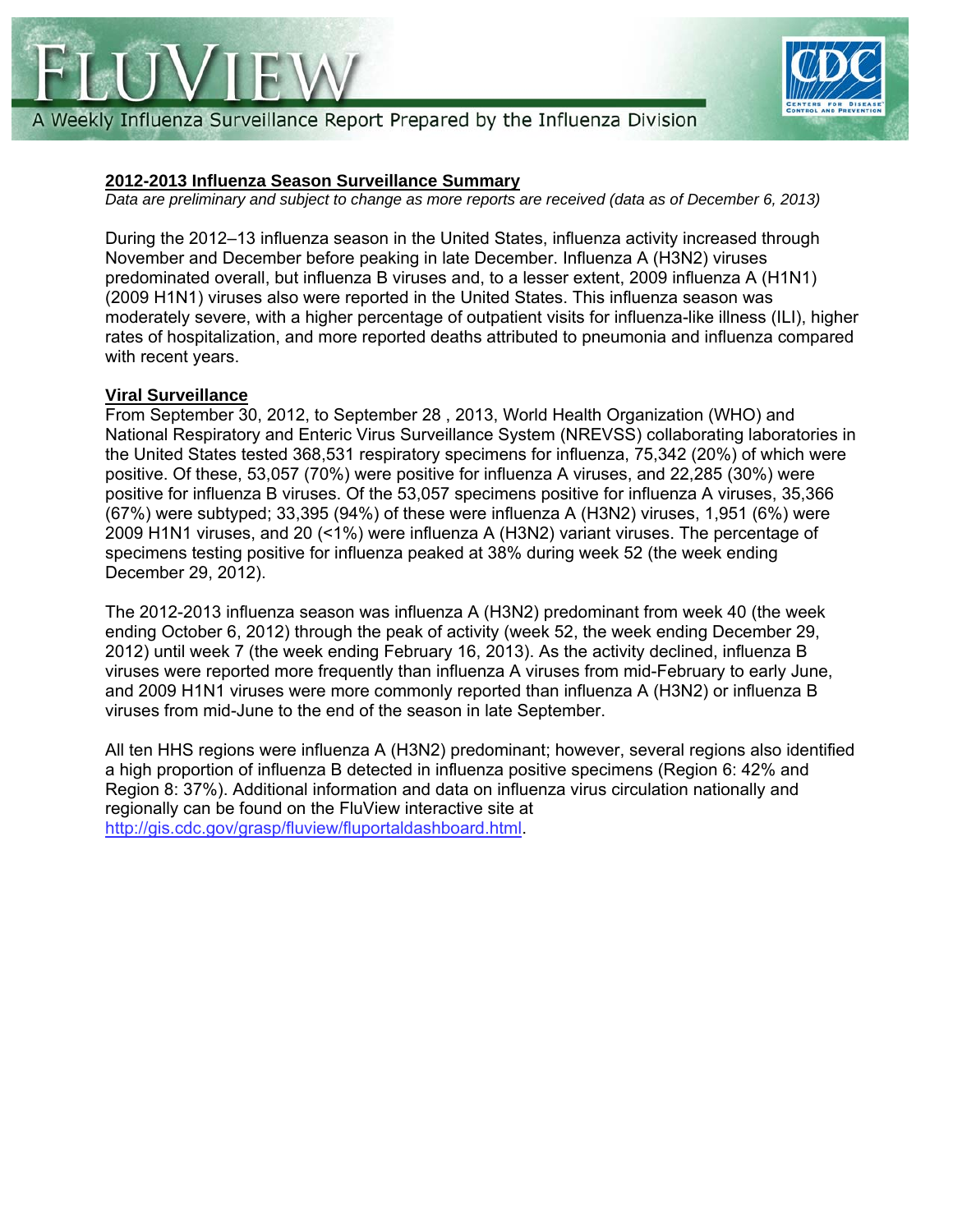## **Influenza Positive Tests Reported to CDC by U.S. WHO/NREVSS Collaborating Laboratories, National Summary, 2010-2013**



#### **Novel Influenza A Virus Infection**

A total of 22 infections with variant influenza A viruses that occurred during the 2012-2013 influenza season were reported; 20 associated with influenza A (H3N2) variant (H3N2v) viruses and 2 associated with influenza A (H1N1) variant (H1N1v) viruses. One of the 20 H3N2v cases was reported in November 2012, one in December 2012, and the remaining 18 cases were identified between June and August 2013. The 2 H1N1v cases were reported in September 2013.

The 22 variant cases were reported from seven states: Arkansas (2), Illinois (1), Indiana (14), Iowa (1), Michigan (2), Minnesota (1), and Ohio (1) and resulted in one hospitalization (associated with H3N2v) and no deaths. In 21 of 22 cases, contact with swine in the week prior to illness onset was reported. No ongoing community transmission of these viruses has been detected. The median age of patients was 6.5 years (range 2 - 69 years); 59% were female.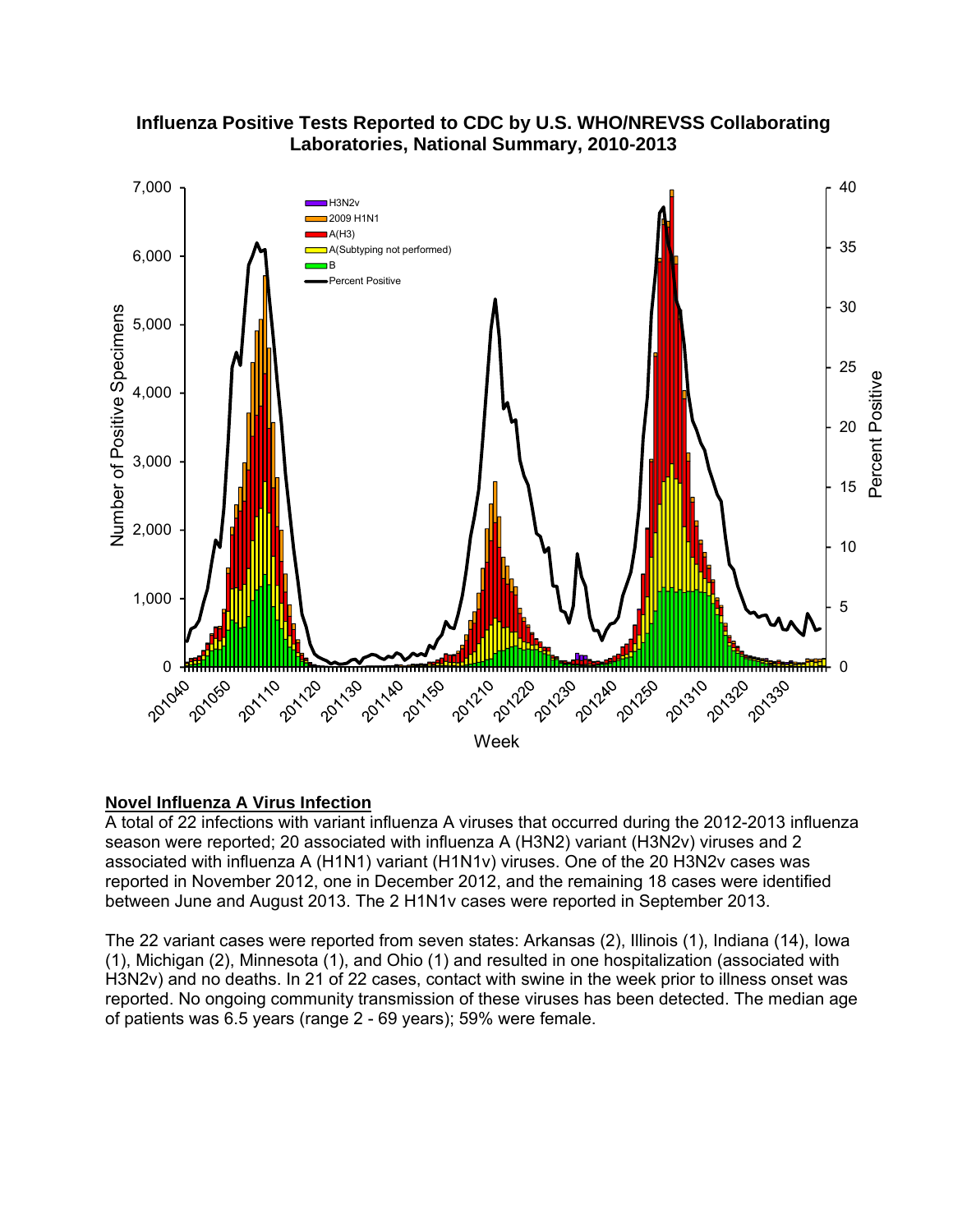## **Antigenic Characterization**

CDC has antigenically characterized 2,823 influenza viruses [374 2009 H1N1 viruses, 1,413 influenza A (H3N2) viruses, and 1,036 influenza B viruses] collected by U.S. laboratories from October 1, 2012 to September 30, 2013.

## **2009 H1N1 [374]**

- 369 (98.7%) of the 374 2009 H1N1 viruses tested were characterized as A/California/7/2009-like, the influenza A (H1N1) component of the 2012-2013 influenza vaccine for the Northern Hemisphere.
- 5 (1.3%) of the 374 2009 H1N1 viruses tested showed reduced titers with antiserum produced against A/California/7/2009.

#### **Influenza A (H3N2) [1,413]:**

- 1,408 (99.6%) of the 1,413 H3N2 influenza viruses tested have been characterized as A/Victoria/361/2011-like, the influenza A (H3N2) component of the 2012-2013 Northern Hemisphere influenza vaccine.
- 5 (0.4%) of the 1,413 H3N2 viruses tested showed reduced titers with antiserum produced against A/Victoria/361/2011.

## **Influenza B (B/Yamagata/16/88 and B/Victoria/02/87 lineages) [1,036]:**

- **Yamagata Lineage [661]**: 661 (63.8%) of the 1,036 influenza B viruses tested belong to the B/Yamagata lineage of viruses and were characterized as B/Wisconsin/1/2010-like, the influenza B component of the 2012-2013 Northern Hemisphere influenza vaccine.
- **Victoria Lineage [375]**: 375 (36.2%) of 1,036 influenza B viruses tested have been from the B/Victoria lineage of viruses.

#### **Antiviral Resistance**

High levels of resistance to the adamantanes (amantadine and rimantadine) persist among 2009 influenza A (H1N1) and A (H3N2) viruses (the adamantanes are not effective against influenza B viruses). As a result, data from adamantane resistance testing are not presented below.

|                       | <b>Oseltamivir</b>                           |                                            | <b>Zanamivir</b>                             |                                            |
|-----------------------|----------------------------------------------|--------------------------------------------|----------------------------------------------|--------------------------------------------|
|                       | <b>Virus</b><br><b>Samples</b><br>tested (n) | <b>Resistant</b><br>Viruses,<br>Number (%) | <b>Virus</b><br><b>Samples</b><br>tested (n) | <b>Resistant</b><br>Viruses,<br>Number (%) |
| Influenza A<br>(H3N2) | $2,440*$                                     | 4(0.2)                                     | $2,440*$                                     | 2(0.1)                                     |
| <b>Influenza B</b>    | 1,044                                        | 0(0.0)                                     | 1,044                                        | 0(0.0)                                     |
| 2009 H1N1             | 687*                                         | 5(0.7)                                     | 384                                          | (0.0)                                      |

#### **Neuraminidase Inhibitor resistance testing results on samples collected from October 1, 2012 to September 30, 2013**

\*Includes specimens tested in national surveillance and additional specimens tested at public health laboratories in 13 states (AZ, CA, DE, HI, ME, MD, MA, MI, MN, NY, PA, WA, and WI) who share testing results with CDC.

The majority of currently circulating influenza viruses are susceptible to the neuraminidase inhibitor antiviral medications, oseltamivir and zanamivir; however, rare sporadic cases of oseltamivirresistant 2009 H1N1 and A (H3N2) viruses have been detected worldwide. Antiviral treatment with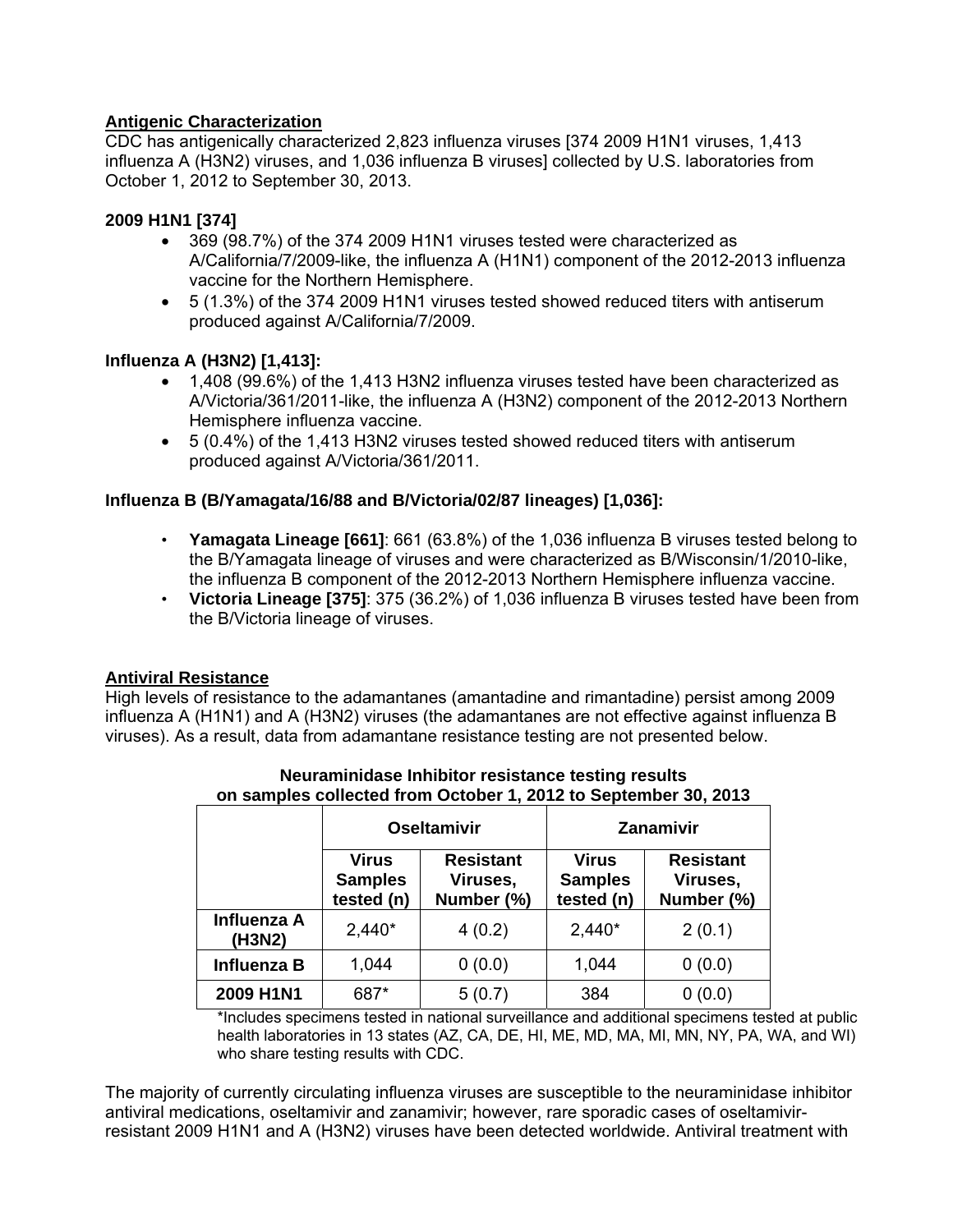oseltamivir or zanamivir as early as possible is recommended for patients with confirmed or suspected influenza who have severe, complicated, or progressive illness; who require hospitalization; or who are at greater risk for serious influenza-related complications. Additional information on recommendations for treatment and chemoprophylaxis of influenza virus infection with antiviral agents is available at http://www.cdc.gov/flu/antivirals/index.htm.

#### **Pneumonia and Influenza (P&I) Mortality Surveillance**

From September 30, 2012 to September 28, 2013, the weekly percentage of deaths attributed to pneumonia and influenza ranged from 5.5% to 9.9%, and was elevated above the epidemic threshold for 13 consecutive weeks during the peak of influenza activity from week 1 to week 13 (weeks ending January 5, 2013 and March 30, 2013.



## **Pneumonia and Influenza Mortality for 122 U.S. Cities National Summary, 2008-2013 Season**

Weeks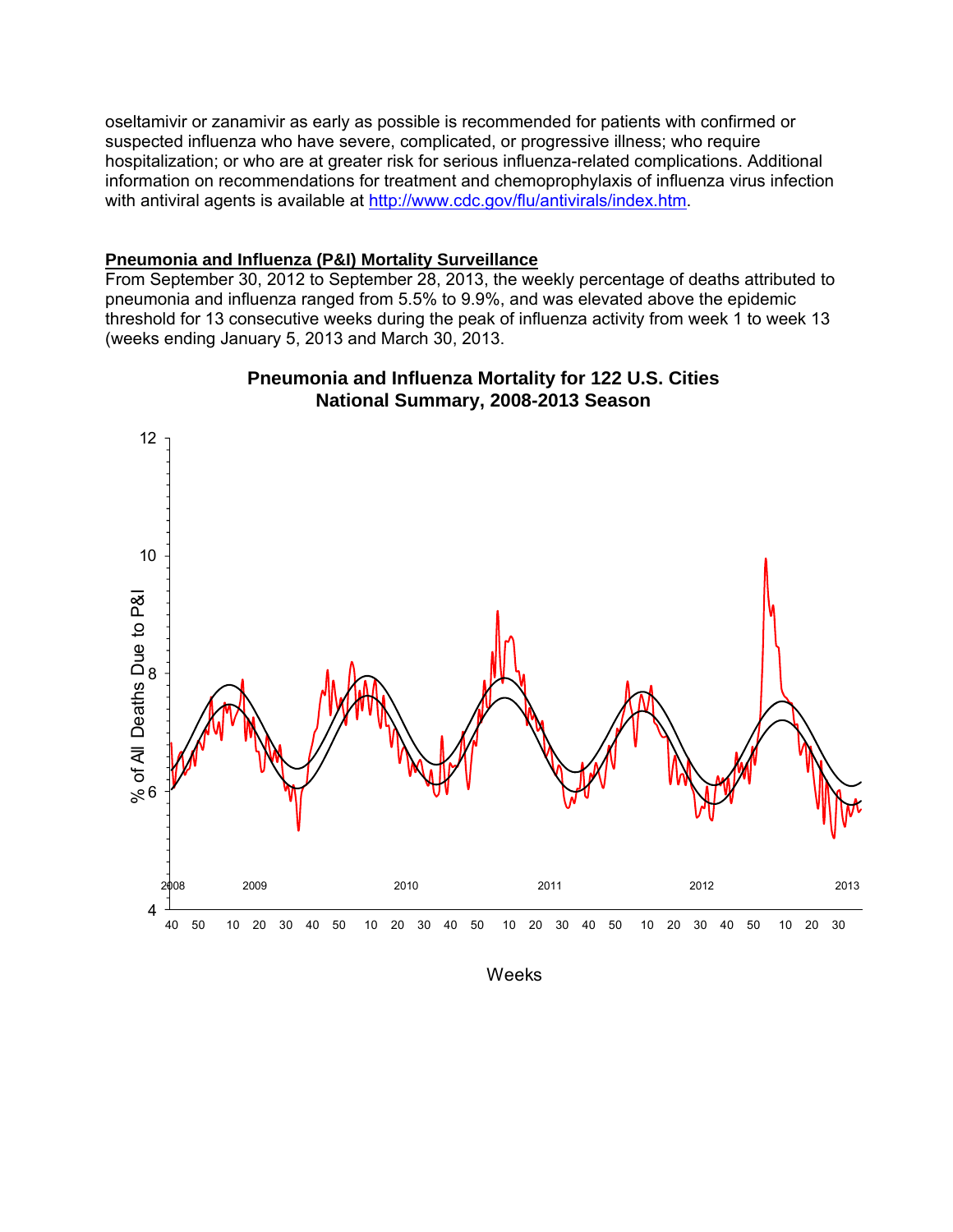#### **Influenza-Associated Pediatric Mortality**

From September 30, 2012 to September 28, 2013 169 deaths associated with laboratory-confirmed influenza infections occurred among children aged <18 years during the 2012-2013 influenza season and were reported to the CDC**.** These deaths were reported from Chicago, New York City, the District of Columbia, Puerto Rico, and 38 states. The mean and median ages of children who died were 7.8 and 7.2 respectively; 17 children were aged <6 months, 23 were aged 6-23 months, 22 were aged 2-4 years, 58 were aged 5-11 years, and 49 were aged 12-17 years. Of the 169 deaths, 78 (46%) were associated with influenza A viruses (6 were associated with 2009 H1N1, 35 with influenza A (H3N2), 37 with influenza A viruses for which subtyping was not performed), 87 (51%) with influenza B, one for which the type was not distinguished, and three influenza virus coinfections. Excluding the 2009 pandemic season (April 15, 2009 to October 2, 2010) during which 348 influenza-associated pediatric deaths were reported, the number of deaths reported each season since influenza-associated pediatric mortality became a nationally notifiable condition in 2004 has ranged from 46 to 165 with a median of 72 deaths.



## **Influenza-Associated Pediatric Deaths, 2009-2010 Season to 2012-2013 Season**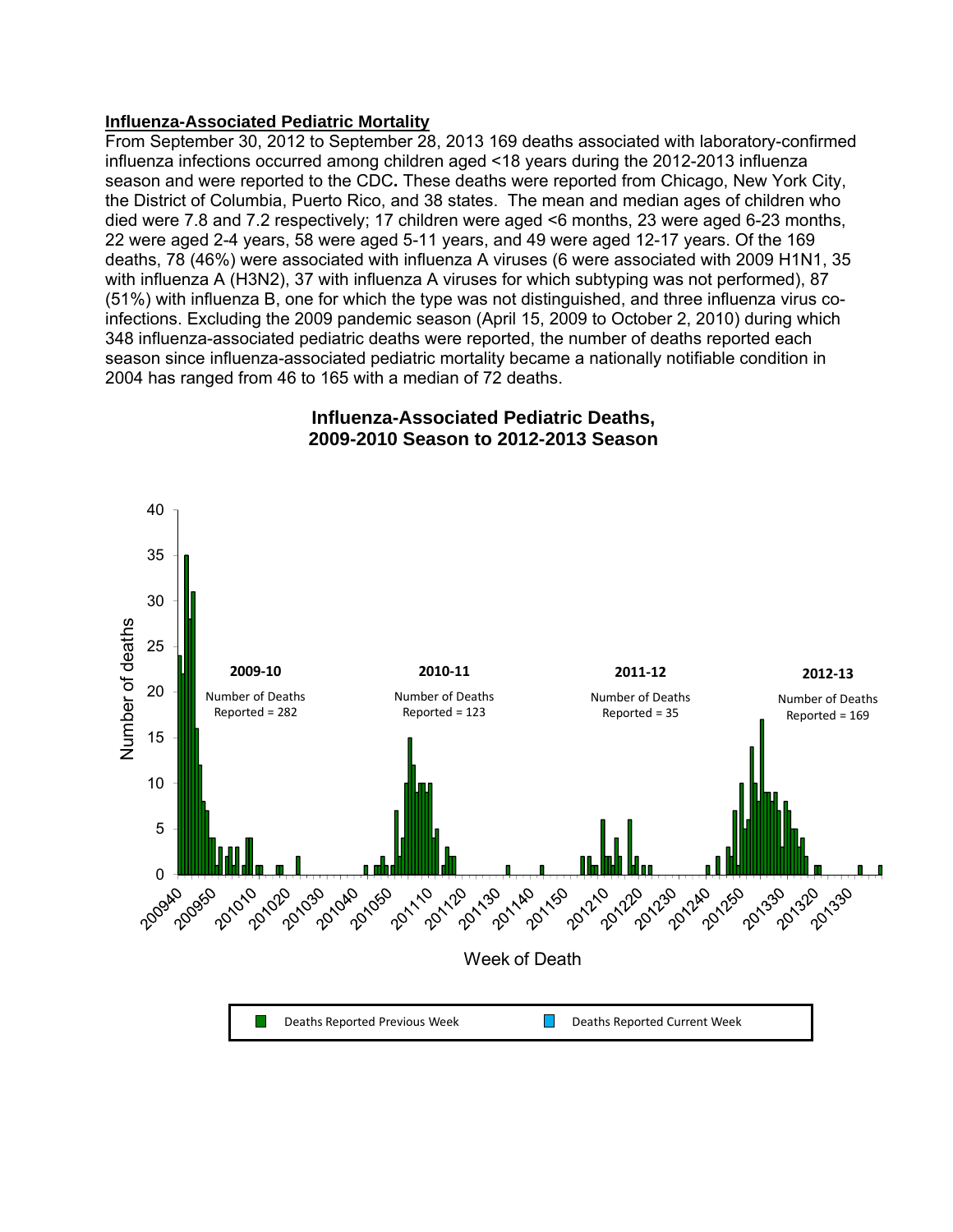#### **Influenza-Associated Hospitalizations**

CDC monitors hospitalizations associated with laboratory-confirmed influenza infections using the FluSurv-NET surveillance system which combines data from the Emerging Infections Program (EIP) and additional participating sites. Based on FluSurv-NET surveillance data, the cumulative hospitalization rate (per 100,000 population) for October 1, 2012-April 30, 2013 was 44.4 overall and 66.4 among children aged 0-4 years, 14.5 among children aged 5-17 years, 16.2 among adults aged 18-49 years, 41.3 among adults aged 50-64 years, and 192.4 among adults aged ≥65 years.

Influenza-associated hospitalization rates during the 2012-2013 season were higher than in previous years, particularly among aged 65 years and older where the cumulative hospitalization rate was two and half times the highest rate previously reported (75.9 during the 2007-2008 season) since surveillance began in this age group in the 2005-2006 season.



## **FluSurv-NET\* Laboratory-Confirmed Cumulative Hospitalization Rates (per 100,000), 2012-13 Season**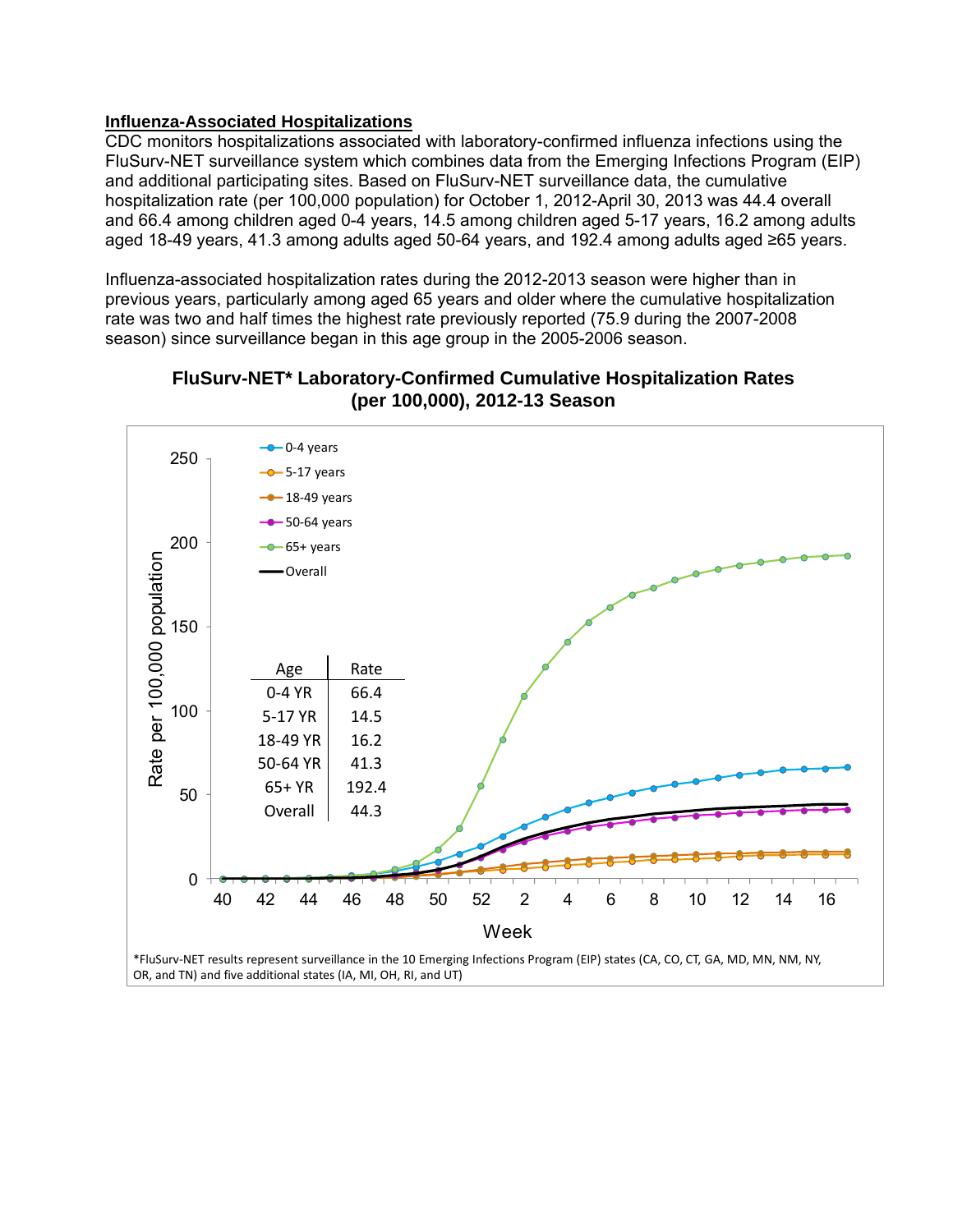#### **Outpatient Illness Surveillance**

The weekly percentage of outpatient visits for influenza-like illness (ILI) reported to the U.S. Outpatient Influenza-like Illness Surveillance Network (ILINet) peaked at 6.1% during the week ending December 29, 2012 (week 52) and was at or exceeded the national baseline (2.2%) for 17 consecutive weeks, weeks 47—11 (weeks ending November 24, 2012 to March 16, 2013).

The ten Department of Health and Human Services regions experienced a median of 14.5 weeks above region-specific baseline levels (range 9-20 weeks), and the timing of increased ILI activity was similar between regions with seven regions experiencing their peak in week 52 (Regions 1-7). The peak of ILI in Region 8 was during week 3 (the week ending January 19, 2013) and in Regions 9 and 10 week 4 (the week ending January 26, 2013) was the peak.



# **Healthcare Visits for Influenza-like Illness (ILI) Reported by the U.S. Outpatient Influenza-like Illness Surveillance Network (ILINet),**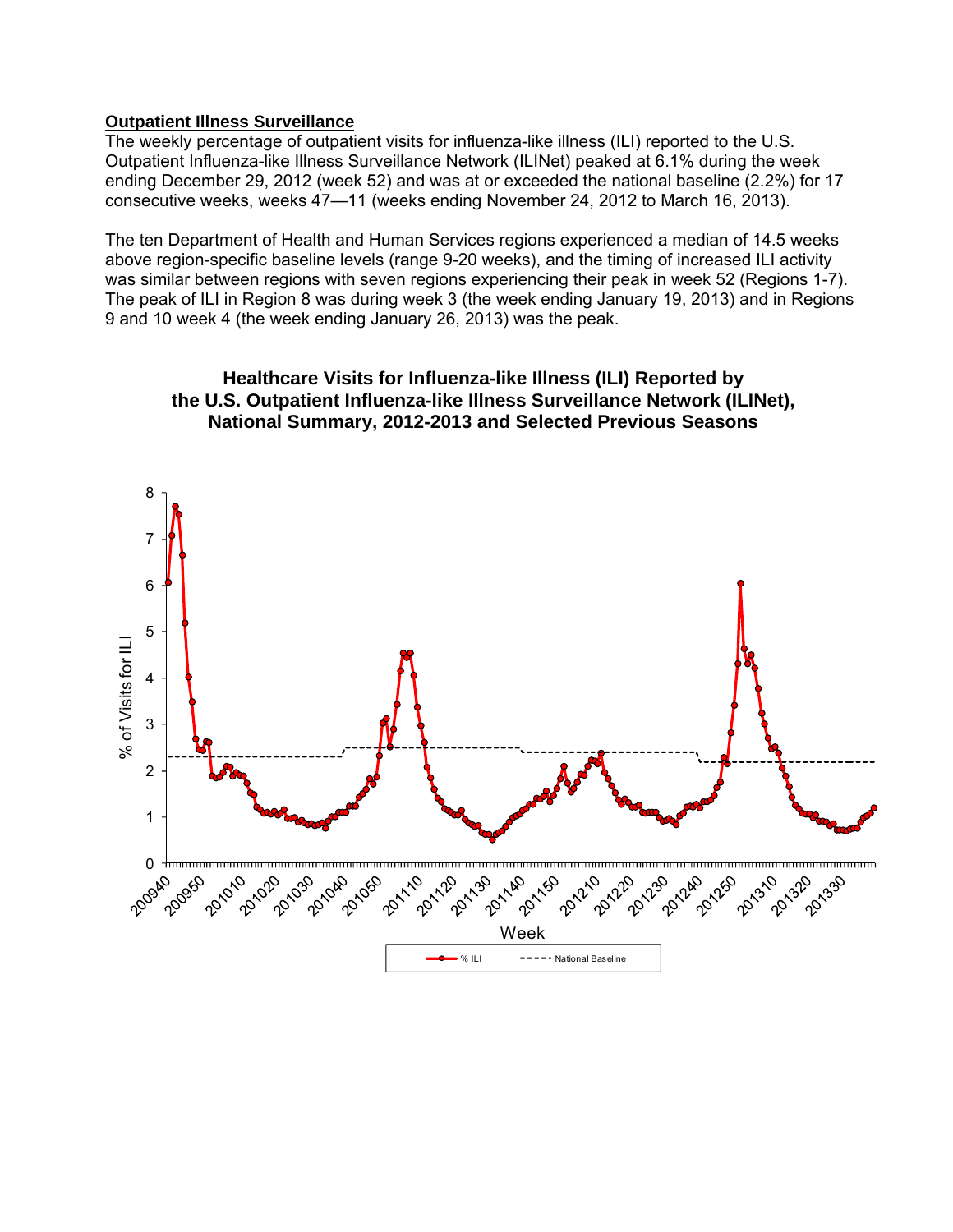

NOTE: Scales differ between regions

\*Use of the regional baselines for state data is not appropriate.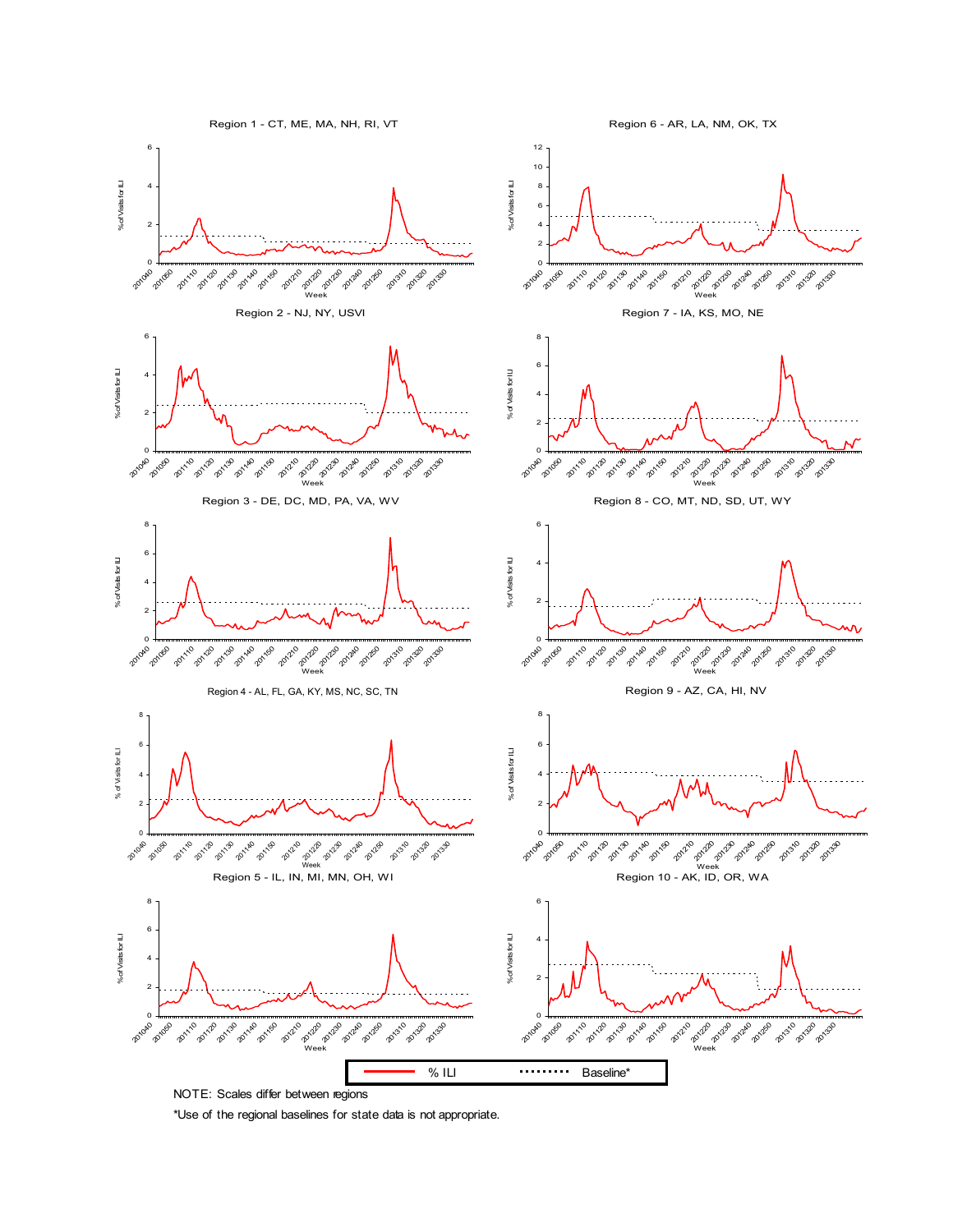#### **ILINet Activity Indicator**

Data collected in ILINet are used to produce a measure of ILI activity for all 50 states, the District of Columbia, and New York City. Activity levels are based on the percent of outpatient visits in a jurisdiction due to ILI compared with the average percent of ILI visits that occur during weeks with little or no influenza virus circulation (non-influenza weeks). The 10 activity levels correspond to the level of elevation above the mean for the current week compared to the mean of the non-influenza weeks. There are 10 activity levels classified as minimal (levels 1-3), low (levels 4-5), moderate (levels 6-7), and high (levels 8-10).

High activity was first identified during the week ending November 17, 2012 (week 46) and activity peaked during the week ending December 29, 2013 (week 52), when 35 jurisdictions experienced high influenza activity. The last week after the peak of the season when a jurisdiction experienced high influenza activity was the week ending March 16, 2013 (week 11).



## **ILINet Activity Indicator Levels, 2012-2013 Season**